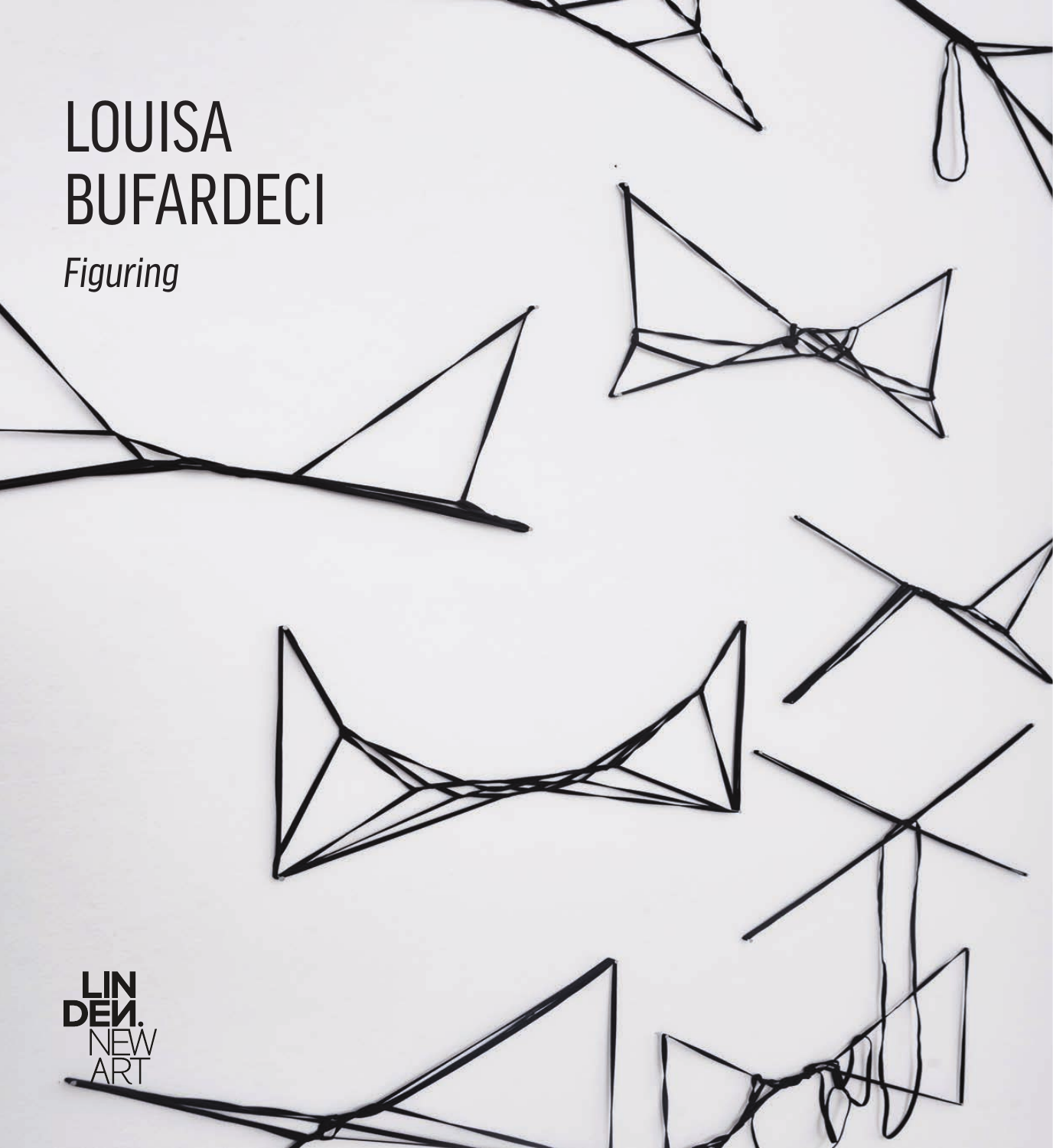

#### IMAGES > [Front cover] Louisa Bufardeci, *Figuring* [Installation view], 2022. Photograph: Theresa Harrison Photography.

IMAGES > Louisa Bufardeci, *Figuring* [Installation view], 2022. Photograph: Theresa Harrison Photography.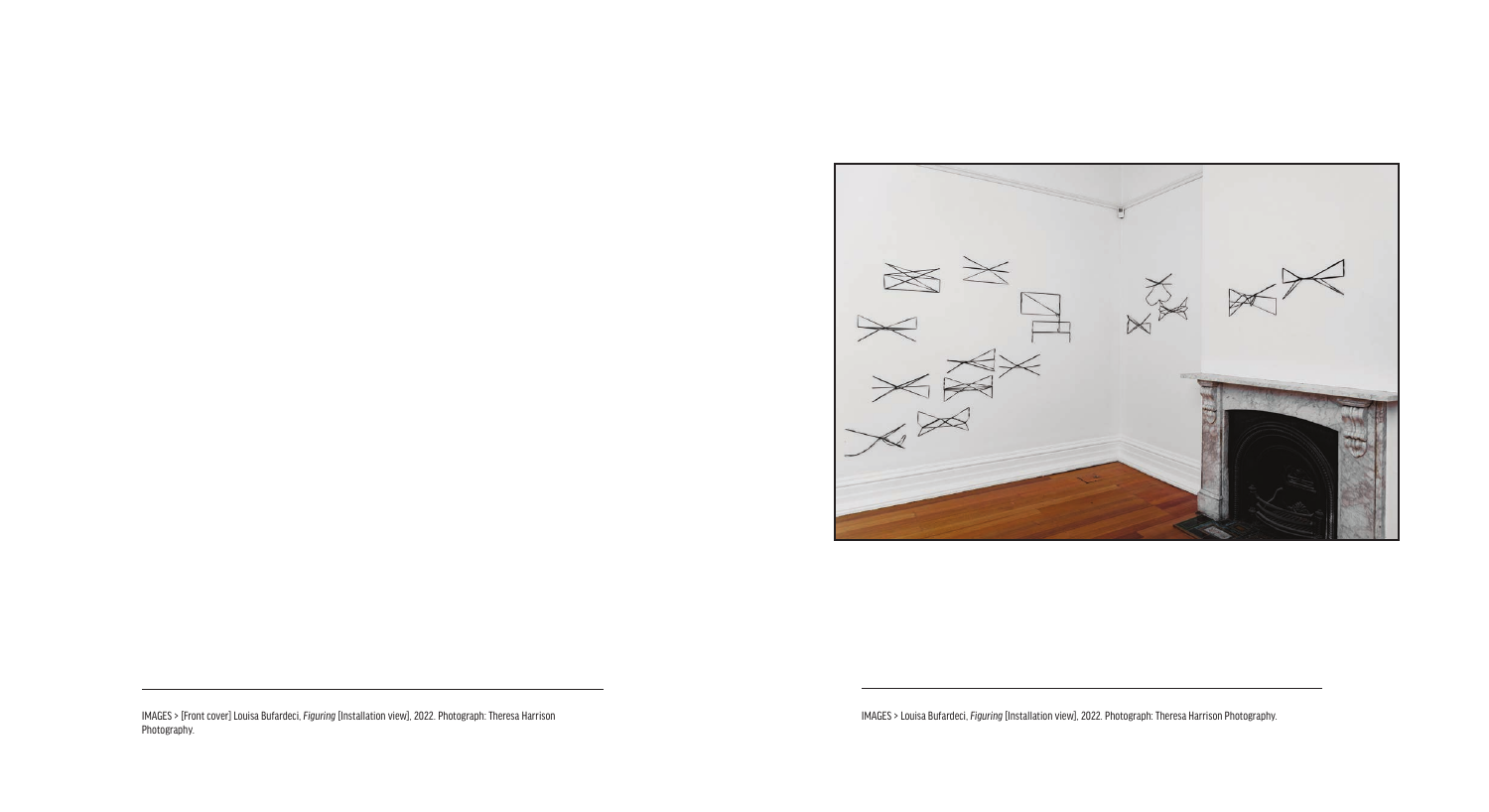IMAGE > Louisa Bufardeci installing string figures, 2022. Photograph: Shelley Xue.

**JH: Your exhibition has been inspired by a phenomenon that would be instantly recognisable to many visitors – the making of string figures. Is this something you did as a child?** 

LB: Yes, I did practice string figures as a child. I remember playing them with my friend Patrick in primary school. We played cat's cradle where we passed the figure between ourselves in a predetermined way that meant a new figure was created at every step.

Then, a few years ago when my daughter was at primary school, she also became interested in string figures, and I enjoyed relearning the cat's cradle game with her. Her aunt had given her a book of instructions

with a loop of string, which was too small for my hands, so I plaited some embroidery floss that I had in my studio and made a substantial loop for myself. We practiced the figures from her book and then I found a book from 1906 by American ethnologist Caroline Furness Jayne called *String Figures: The Study of Cat's Cradle in Many Lands*, which has hundreds of figures to learn. Doing that together really kick-started my research into them.

**JH: You have chosen to make the string figures out of face-mask elastic. What is the significance of using this material and what do you hope it might evoke for viewers?**

LB: The mask elastic has had a particular place in our lives over these past couple



### LOUISA BUFARDECI *In conversation with Juliette Hanson*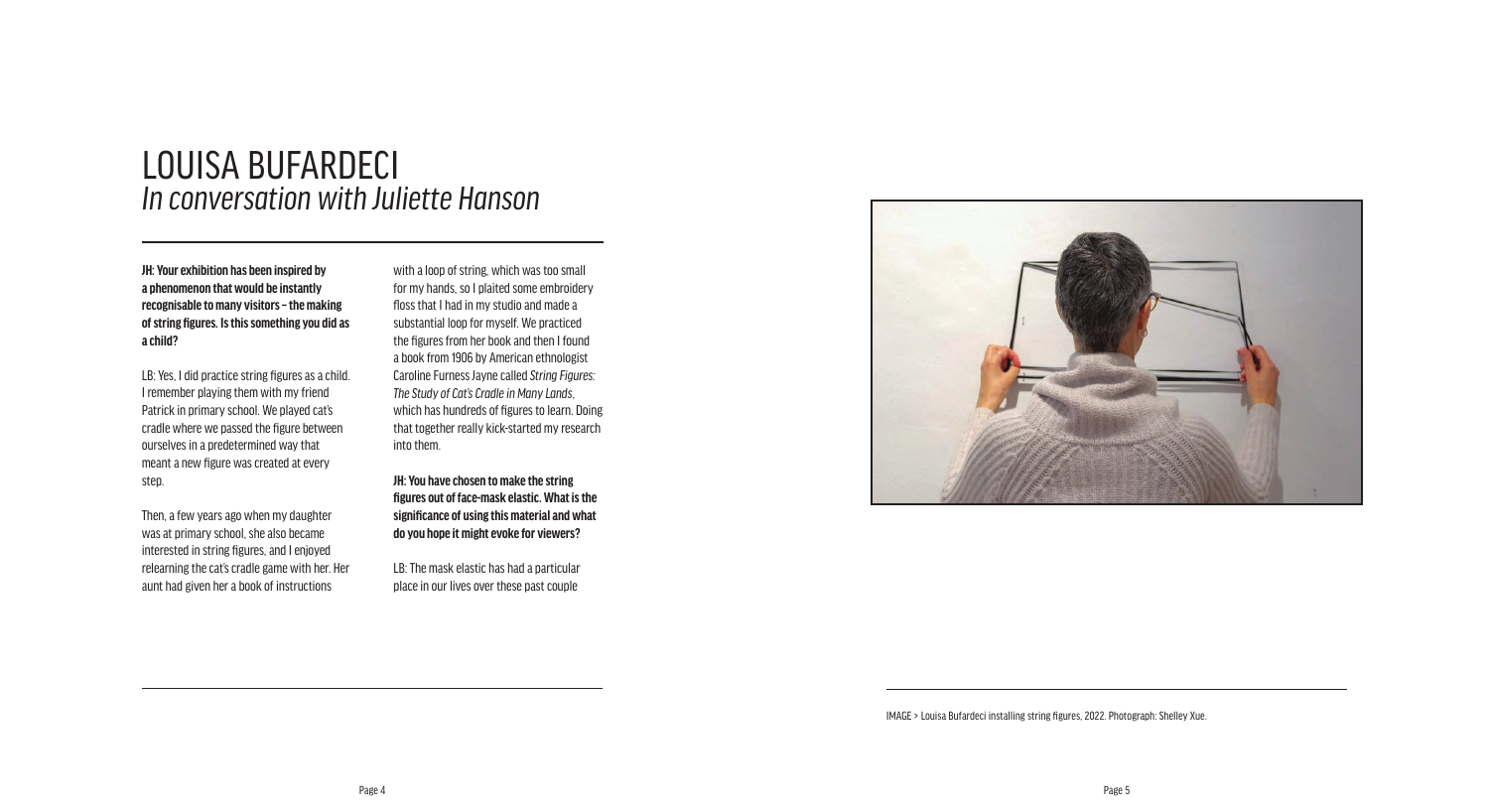

of years and it feels to me that it's a very significant material for these times. It's one that one that we have come to live with in a way that we never thought we would ever have to. I like the idea of this being a material for these particular times. The work is also asking, what can we make at this time and how can we figure ourselves as we move deeper into this time, and I feel like these kinds of questions are embedded in the material too.

### **JH: How did you first start to think about string figures as something that could form the basis of an artwork?**

LB: I have always been interested in figuring as an artist – whether it is the figuring that comes through the collection and collation of data or the figuring that comes through abstract imagery, and sometimes it's both those at once! What string figuring has introduced particularly for me is the question of how to figure something before it exists. In this sense it is a figuring that is also a kind of conjuring. So, I started to ask myself the question, what can we figure out for ourselves today with string figures?

The works in the show are not already known string figure designs, but more like potential figures or emerging figures. I'm using the string figures from the Caroline Furness Jayne book, which were collected by various ethnologists and anthropologists in the 19th century. String figures, like images in art, can be literal, symbolic, and metaphorical, sometimes all at once. They hold abstract ideas and concepts that are not already formed, figured or figurable. I think this is one of the things that has made them so valuable to many peoples all over the world, and this is what makes them interesting to me as an artist.

The figures are very difficult to translate from the instructions in the book and there's a kind of collapse that happens when I'm making them because I've either forgotten what the next move is, or the string slips out of my fingers in a way that I didn't expect. I have arthritis so there's a varying limit to the dexterity of my fingers. The figures that emerge however are always holding a potential; they're always in a state of becoming, which really interests me as an artist.

IMAGES > Louisa Bufardeci, *Figuring* [Installation view], 2022. Photograph: Theresa Harrison Photography.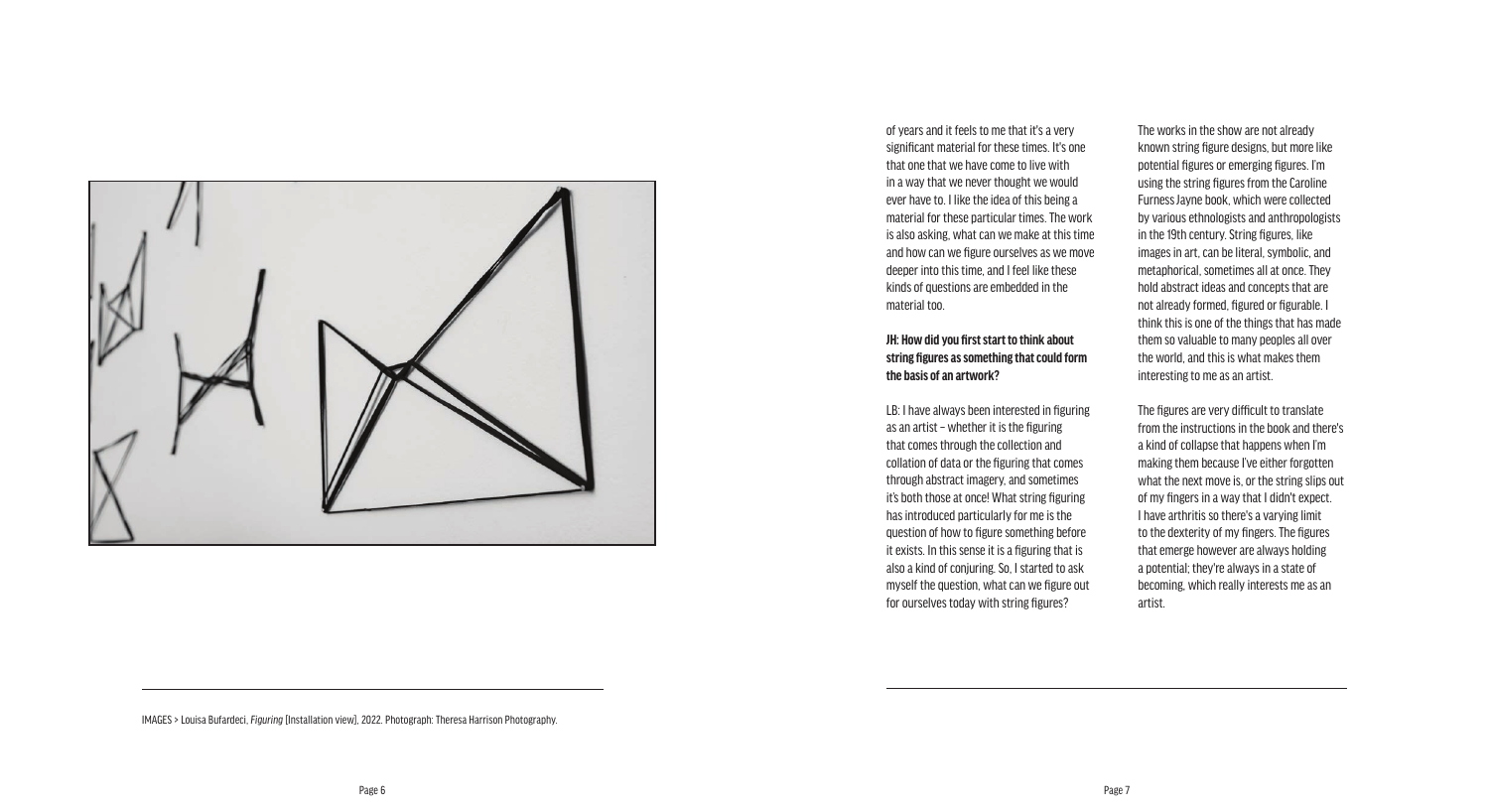**JH: The exhibition is called** *figuring***, which is a term that carries many meanings. Can you explain a little more about what that term means to you and how it relates to the work?**

LB: The many meanings of this word have been shown to me by the American, feminist anthropologist, biologist and philosopher Donna Haraway. She has a poetic and metaphoric way of seeing the world and I feel really influenced by her work. She plays delightfully with language, and she showed me the metaphoric potential of the words "figure" and "figuring". She also talks about the value of being in a state of becoming rather than having permanent finished states of things too.

So, a "figure" is not just a string figure but also a figure that might be an image, a figure that might be a diagram, a figure that might be a number. A figure might be an apparition or a form that cannot quite be named. A figure might be something abstract that is yet to exist as itself. String figures can also present systems of thinking, which can be linked to a broad range of theories including science fiction and scientific data, speculative feminism, or any social, political

or historical narrative or structure.

#### **JH: Can you talk more about the importance of the state of becoming that has drawn you to the making of the string figures?**

LB: Learning the figures through Jayne's book rather than by being shown by someone takes a lot of time, practice and mistakes. Because string figures are made by hundreds of language groups across the world and the instructions are largely handed down orally and by demonstration through the generations there was no single language around string figures to make them comprehensible or makeable by people outside of the various communities.

For me it takes many days of practicing to get a figure right because I only go by the written instructions in the Jayne book. And then once I have it right, I really need to practice it every day to keep it in my memory. Often, I have to go back to the beginning and start over to relearn the concepts. These times are interesting because sometimes I can see how my muscle memory overtakes my brain memory; I don't remember how to make the figure,



IMAGE > Louisa Bufardeci installing string figures, 2022. Photograph: Shelley Xue.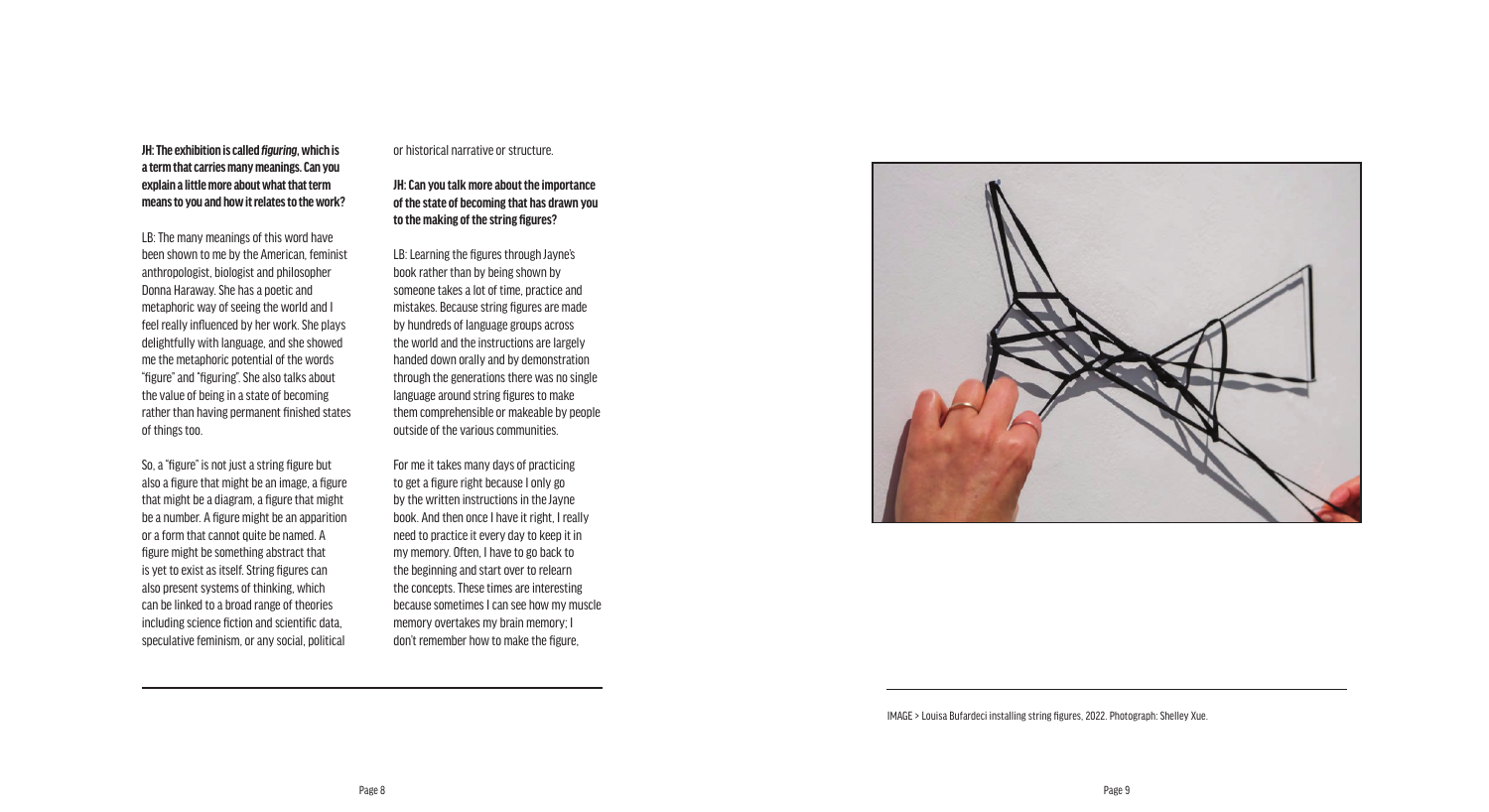IMAGE > Louisa Bufardeci, *Figuring* [Installation view], 2022. Photograph: Theresa Harrison Photography.



but I remember what feels like the right movement to make. Sometimes I can make a figure perfectly without thinking about it but if I think about it, I can't make it again. There is metaphor in that too. We have been in these kinds of bodies for millennia – I suspect there are knowledges stored in there that we are not yet situated to reveal.

So here instead of exhibiting the finished figures I'm exhibiting the attempts and asking if, in the attempt, there are figures to be found. And yes, as I'm highlighting the value of attempting something different without necessarily coming to a final state or position, I'm presenting the figures as always in a state of becoming. I wouldn't use the term "unfinished" because that assumes an end position that is known or knowable. In this case, the figures I am attempting to complete are just a springboard and the limitations of my body, including memory and dexterity, take the figures somewhere else.

**JH: Historically, in some cultures, were the string figures seen to hold some kind of energy or power related to their capacity** 

**to embody certain forms and to convey important narratives? Do you feel that sometimes too, when you are making them, that they are much more than just a game?**

#### LB: Yes, that's true!

The research that I've done comes mainly from colonial ethnographers and anthropologists who were studying cultures around the world, and they found that there was this practice of string figuring in common, in practically every country. But then of course by the time they got there so many of the original practices had been erased through colonialism, so it was probably an even stronger practice than was realised in the 19th and early 20th centuries by ethnologists. I think it was pretty understood that these practices had their own power and that the colonialists did not want the people to be able to exercise that power. When string figures are written about by people from First Nation backgrounds, they talk about it in different ways. It is a way of playing but there doesn't seem to be a difference between playing and conjuring and figuring the world in very real ways.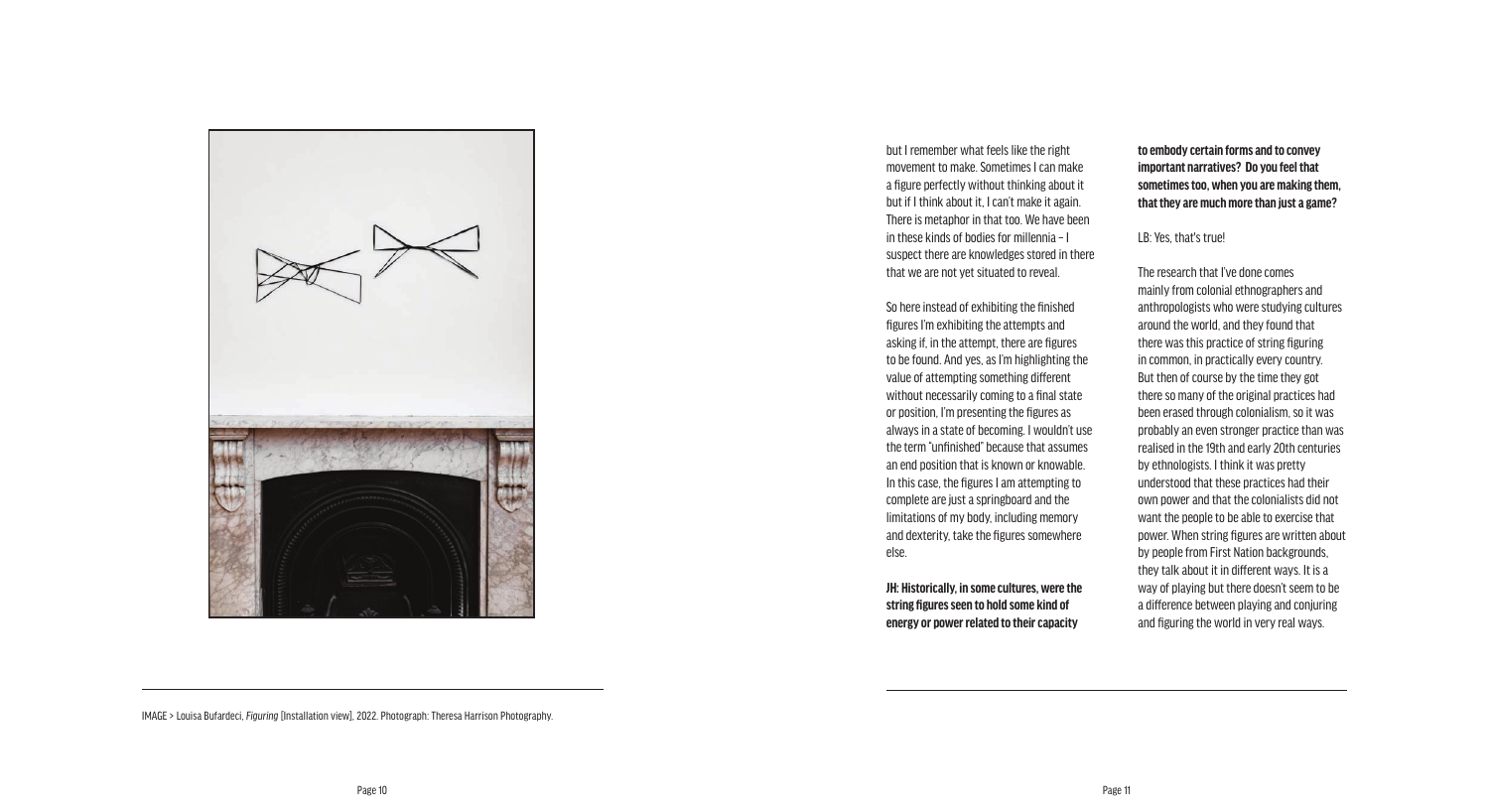For me in terms of my own art practice, understanding string figures has been kind of unsettling because I realise now that it has the potential to create different kinds of relationships that are perhaps doing what I want art to do, in a way that the art that I've always made doesn't. It's been more confusing for me, but it's kind of been fun too. I feel like the potential and the power of what string figuring can do is totally beyond me, but I can try and figure it out a little, in my own limited capacity.

**JH: It interesting to see that string figuring can encourage different ways of thinking, or new ways of figuring things out. Are you optimistic about the potential of art and creative practices to help us forge new ways of being in the world more broadly?**

LB: I am very optimistic about the potential of art to help us forge new ways of being in the world. I think it does that in small ways already. However, for art to forge new ways of being in the world in significant ways I think it needs to be released from the

institution so that it can foster a different kind of relationship between all the beings of the world, one that doesn't make distinctions like "artist" "curator" "viewer" but one that is based on making and flourishing together.



IMAGE > Louisa Bufardeci, *Figuring* [Installation view], 2022. Photograph: Theresa Harrison Photography.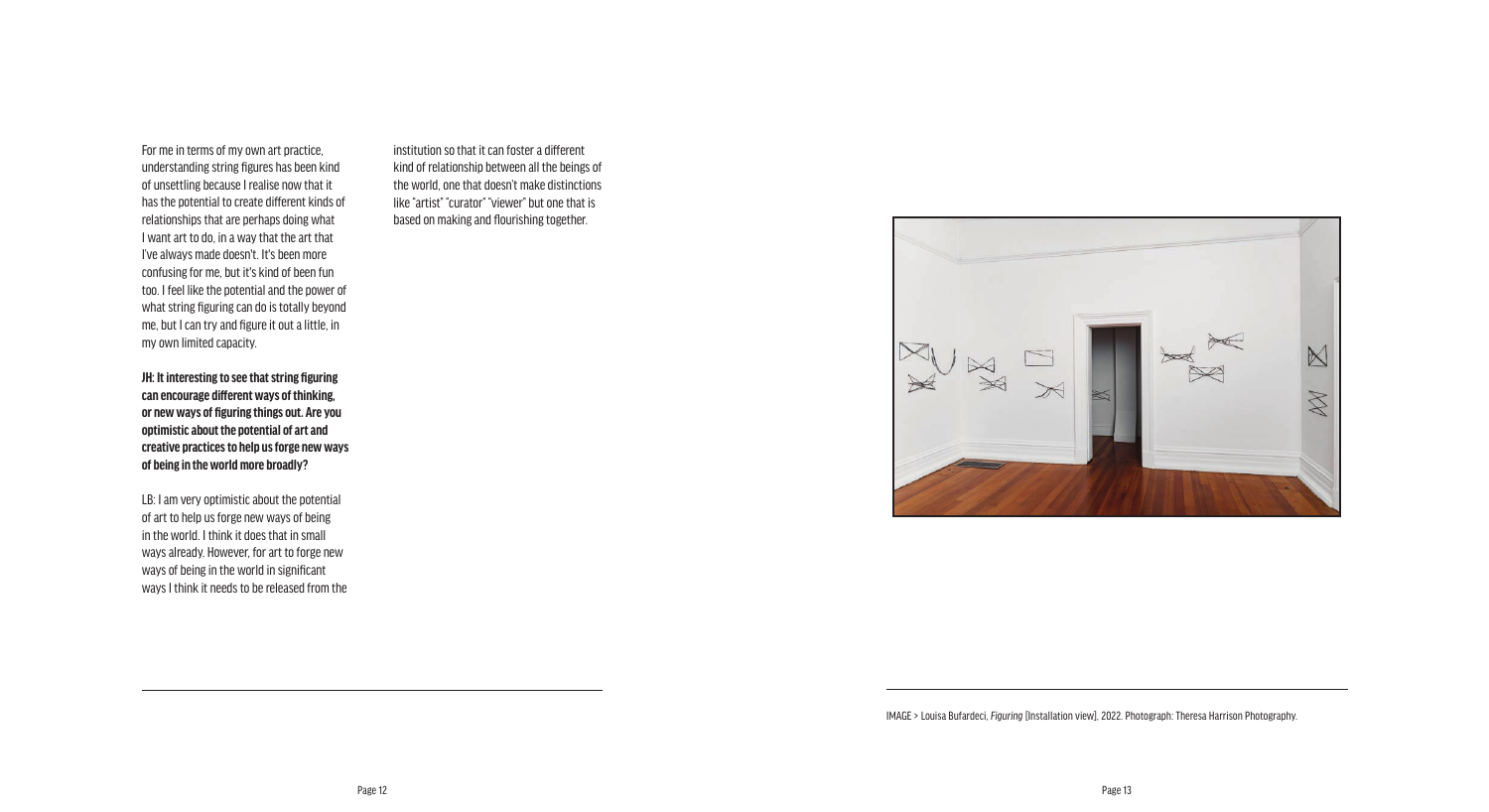IMAGE > Portrait of Louisa Bufardeci, 2017. Image courtesy of the artist. Photographer: Lindy Bufardeci.

Bufardeci's practice has focused on the collection of data representing human experience. She has translated it into visual imagery to create provocative conversations with audiences. Bufardeci works across various media including needlepoint, drawing, digital mapping and installation. Often using visual coding systems and patterns to represent statistical information differently, Bufardeci's abstract compositions are grounded in real systems and facts about the world around us.

Louisa Bufardeci has participated in major international exhibitions including the NGV Triennial in 2018, the Asia-Pacific Triennial in 2012, and the Asian Art Biennial in 2009. Her work has been included in numerous

solo and group exhibitions in Melbourne and other cities in Australia and overseas. Bufardeci also contributes to her art community by teaching, volunteering as a guide to contemporary art at her local community centre and by mentoring young artists.

#### <http://www.louisabufardeci.net/index.html>



## LOUISA BUFARDECI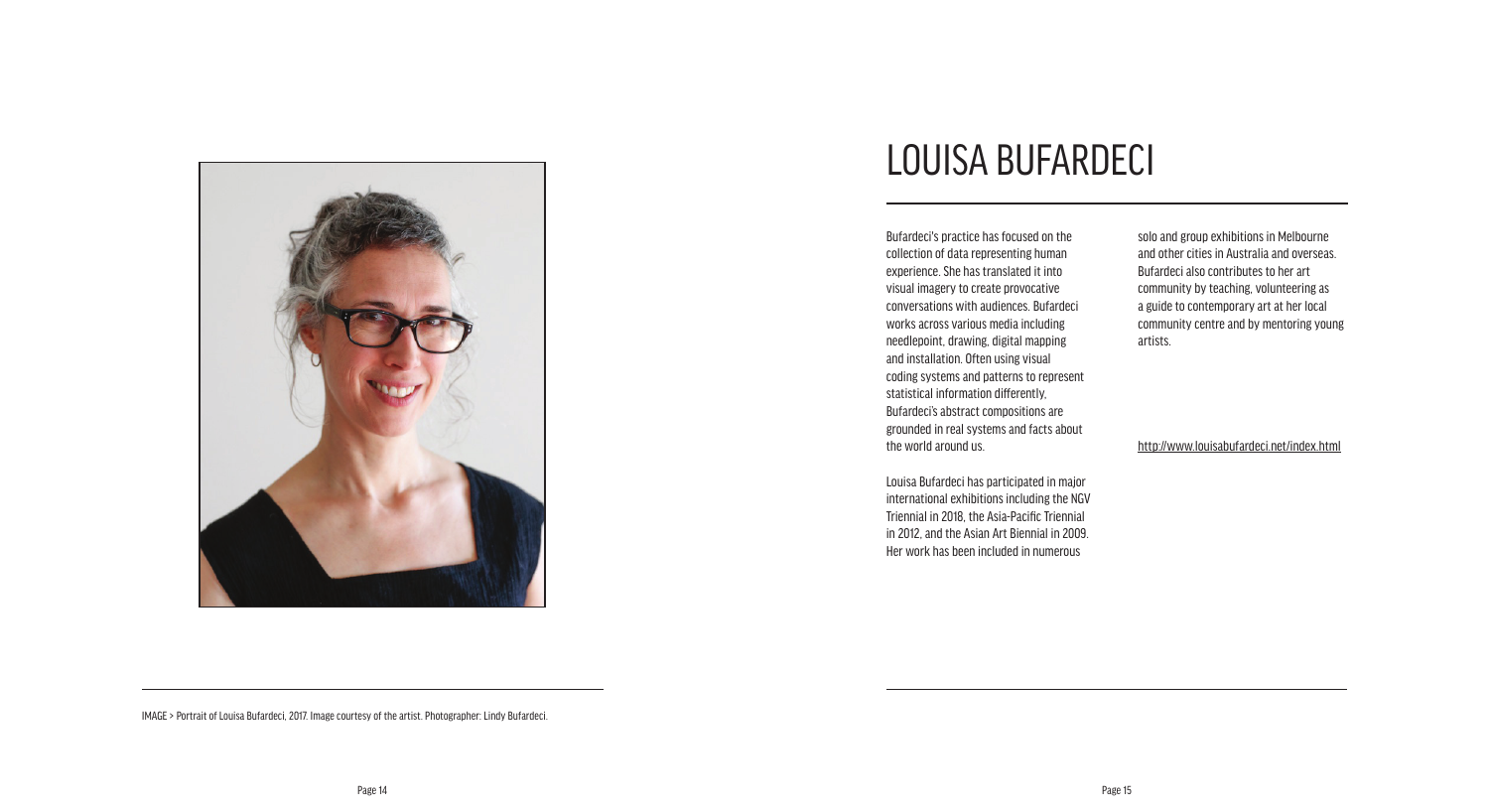The artist would like to acknowledge that this work was developed on the lands of the Wurundjeri and Boon Wurrung peoples whose creative thinking and practice has been a part of living for millennia, and to restate that this always was and always will be Aboriginal land.

The artist would also like to acknowledge with gratitude the generosity of her daughter Gena without whose willingness to play and experiment with string figures this exhibition may never have come to be.

The artist would like to thank Dan St Clair, Matthew Bufardeci and Porphyria Lu for their assistance.



### ACKNOWLEDGEMENT

IMAGE > Louisa Bufardeci, *Figuring* [Installation view], 2022. Photograph: Theresa Harrison Photography.

### SPECIAL THANKS